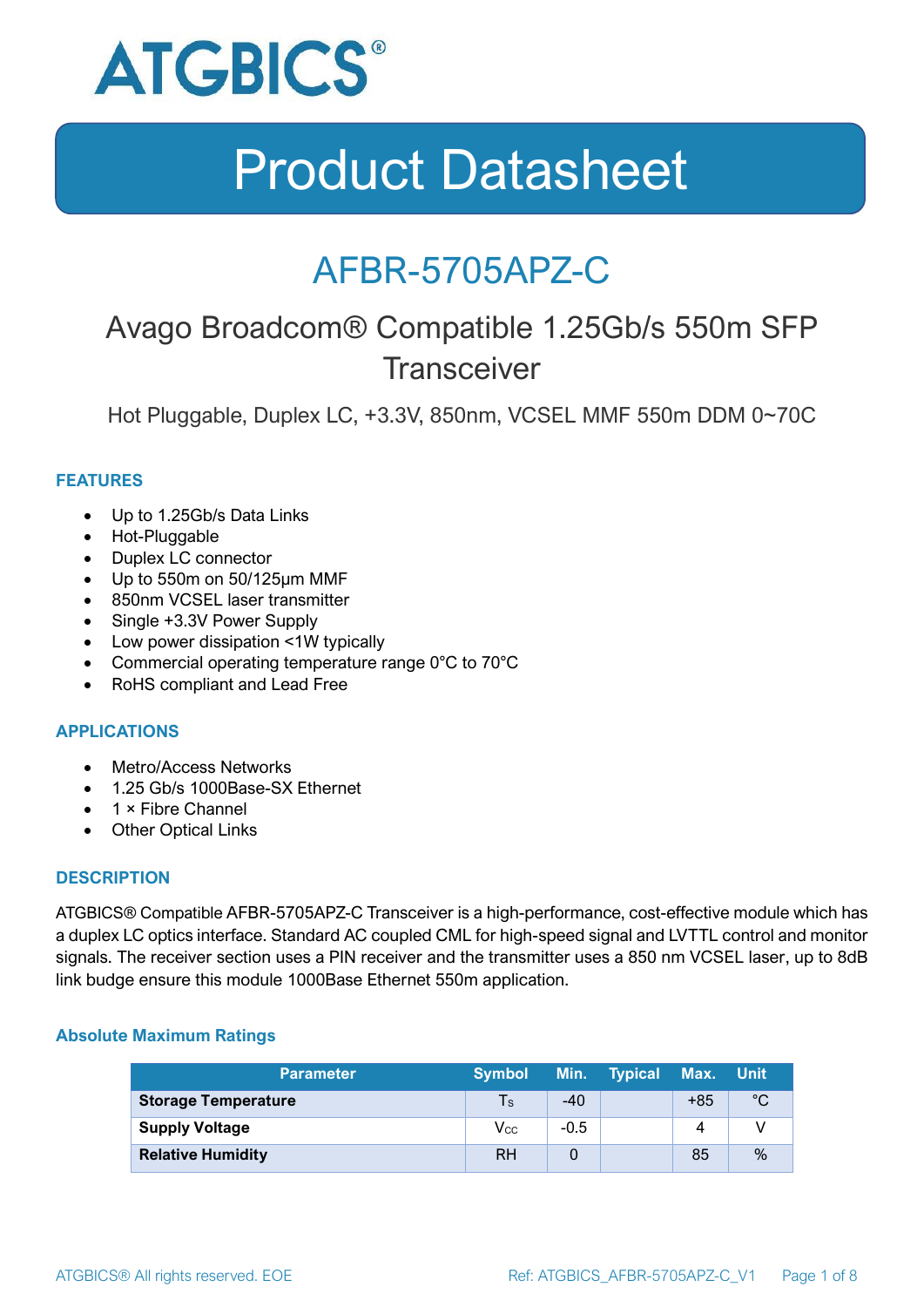

#### **Recommended Operating Environment:**

| <b>Parameter</b>             | <b>Symbol</b>    | Min.  | <b>Typical</b> | Max.     | <b>Unit</b> |
|------------------------------|------------------|-------|----------------|----------|-------------|
| <b>Operating Temperature</b> |                  | 0     |                | $+70$    | $^{\circ}C$ |
| <b>Supply Voltage</b>        | $V_{\rm CC}$     | 3.135 |                | 3.465    | v           |
| <b>Supply Current</b>        | <b>Icc</b>       |       |                | 300      | mA          |
| <b>Inrush Current</b>        | Isurge           |       |                | $lcc+30$ | mA          |
| <b>Maximum Power</b>         | $P_{\text{max}}$ |       |                |          | W           |

#### **Electrical Characteristics** ( $T_{OP}$  = -40 to 85°C, VCC = 3.135 to 3.465 Volts)

| <b>Parameter</b>                    | <b>Symbol</b>               | Min.           | <b>Typical</b> | Max.                  | <b>Unit</b> | <b>Notes</b> |  |
|-------------------------------------|-----------------------------|----------------|----------------|-----------------------|-------------|--------------|--|
| <b>Transmitter Section:</b>         |                             |                |                |                       |             |              |  |
| Input differential impedance        | $R_{\rm in}$                | 90             | 100            | 110                   | П           | О            |  |
| Single ended data input swing       | $V_{\text{in PP}}$          | 250            |                | 1200                  | mVp-p       |              |  |
| <b>Transmit Disable Voltage</b>     | $V_D$                       | $Vcc -$<br>1.3 |                | Vcc                   | V           | 2            |  |
| <b>Transmit Enable Voltage</b>      | $V_{EN}$                    | Vee            |                | Vee+<br>0.8           | $\vee$      |              |  |
| <b>Transmit Disable Assert Time</b> | <b>T</b> <sub>dessert</sub> |                |                | 10                    | <b>US</b>   |              |  |
| <b>Receiver Section:</b>            |                             |                |                |                       |             |              |  |
| Single ended data output<br>swing   | Vout, p<br>р                | 250            |                | 800                   | mv          | 3            |  |
| <b>LOS Fault</b>                    | Vlosfault                   | $Vcc -$<br>0.5 |                | $V_{\text{CC\_host}}$ | $\vee$      | 5            |  |
| <b>LOS Normal</b>                   | Vlos norm                   | $V_{\rm ee}$   |                | $V_{ee}$ +0.5         | V           | 5            |  |
| <b>Power Supply Rejection</b>       | <b>PSR</b>                  | 100            |                |                       | mVpp        | 6            |  |

Notes:

- 1. AC coupled.
- 2. Or open circuit.
- 3. Into 100-ohm differential termination.
- 4.  $20 80 \%$
- 5. LOS is LVTTL. Logic 0 indicates normal operation; logic 1 indicates no signal detected.
- 6. All transceiver specifications are compliant with a power supply sinusoidal modulation of 20 Hz to 1.5MHz up to specified value applied through the power supply filtering network shown on page 23 of the Small Form-factor Pluggable (SFP) Transceiver Multi-Source Agreement (MSA), September 14, 2000.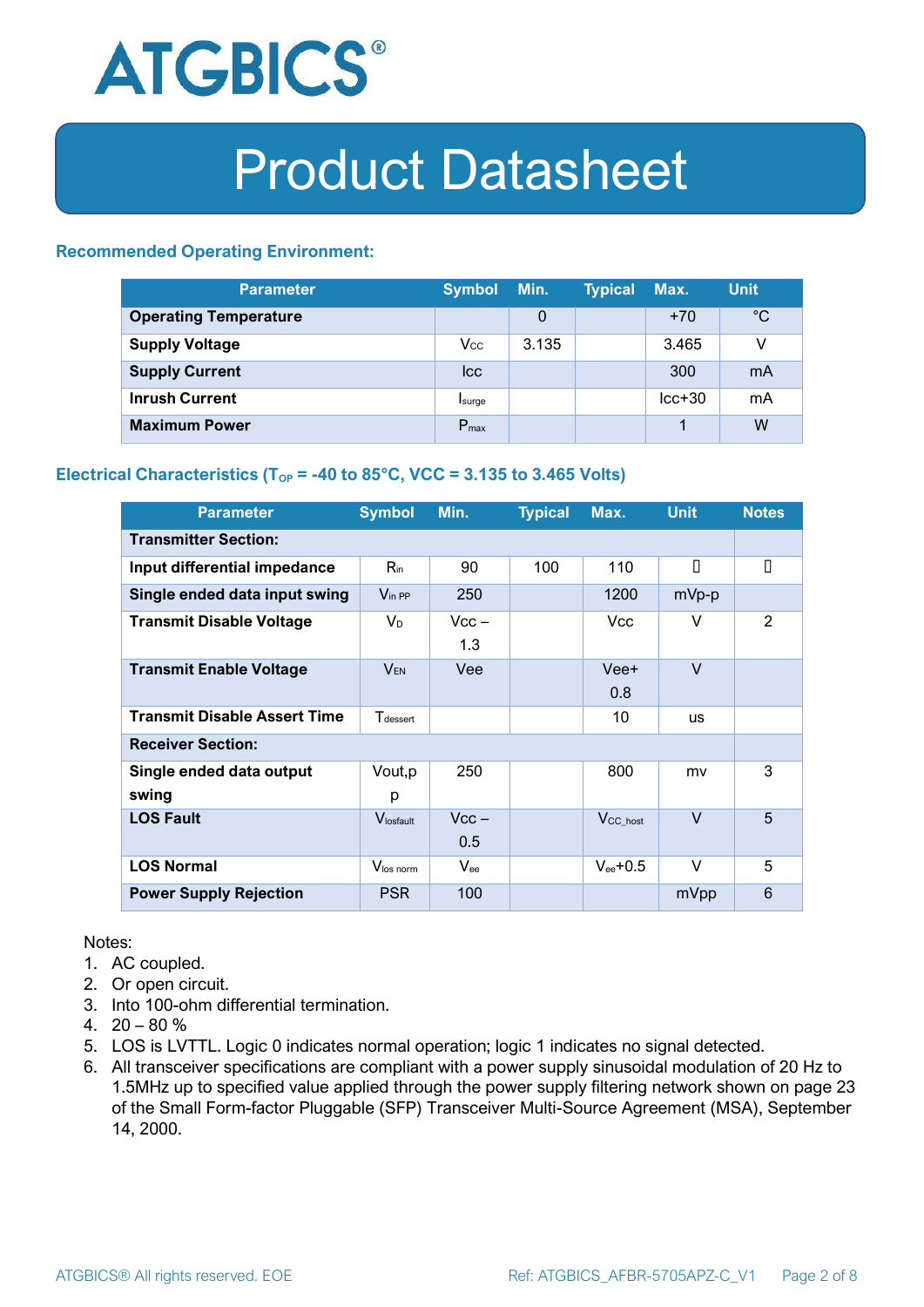

#### **Optical Parameters** ( $T_{OP}$  = -40 to 85°C, VCC = 3.135 to 3.465 Volts)

| <b>Parameter</b>                                                            | <b>Symbol</b>     | Min.         | <b>Typical</b> | Max.       | <b>Unit</b>     | <b>Note</b>    |
|-----------------------------------------------------------------------------|-------------------|--------------|----------------|------------|-----------------|----------------|
| <b>Transmitter Section:</b>                                                 |                   |              |                |            |                 |                |
| <b>Center Wavelength</b>                                                    | $\lambda_c$       | 840          | 850            | 860        | nm              |                |
| <b>Spectral Width (RMS)</b>                                                 | <b>ORMS</b>       |              |                | 0.85       | nm              |                |
| <b>Optical Output Power</b>                                                 | $P_{\text{out}}$  | -9           |                | $-3$       | dBm             | 1              |
| <b>Extinction Ratio</b>                                                     | <b>ER</b>         | 9            |                |            | dB              |                |
| <b>Optical Rise/Fall Time</b>                                               | $t_r / t_f$       |              |                | 260        | ps              | $\overline{2}$ |
| <b>Relative Intensity Noise</b>                                             | <b>RIN</b>        |              |                | $-120$     | dB/H            |                |
|                                                                             |                   |              |                |            | Z               |                |
| <b>Output Eye Mask</b><br>Compliant with IEEE802.3 z (class 1 laser safety) |                   |              |                |            |                 |                |
| <b>Receiver Section:</b>                                                    |                   |              |                |            |                 |                |
| <b>Optical Input Wavelength</b>                                             | $\lambda_{\rm c}$ | 770          |                | 860        | nm              |                |
| <b>Receiver Overload</b>                                                    | $P_{ol}$          | $\mathbf{0}$ |                |            | dBm             | $\overline{4}$ |
| <b>RX Sensitivity</b>                                                       | Sen               |              |                | $-17$      | dBm             | 4              |
| <b>RX LOS Assert</b>                                                        | LOS <sub>A</sub>  | $-35$        |                |            | d <sub>Bm</sub> |                |
| <b>RX LOS De-assert</b>                                                     | LOS <sub>D</sub>  |              |                | -18        | dB <sub>m</sub> |                |
| <b>RX_LOS Hysteresis</b>                                                    | LOS <sub>H</sub>  | 0.5          |                |            | d <sub>B</sub>  |                |
| <b>General Specifications:</b>                                              |                   |              |                |            |                 |                |
| <b>Data Rate</b>                                                            | <b>BR</b>         |              | 1.25           |            | Gb/s            |                |
| <b>Bit Error Rate</b>                                                       | <b>BER</b>        |              |                | $10^{-12}$ |                 |                |
| Max. Supported Link Length on<br>50/125µm MMF@1.25Gb/s                      | LMAX              |              | 550            |            | m               |                |
| <b>Total System Budget</b>                                                  | LB                | 8            |                |            | dB              |                |

Notes:

- 1. The optical power is launched into MMF.
- 2. 20-80%.
- 3. Jitter measurements taken using Agilent OMNIBERT 718 in accordance with GR-253.
- 4. Measured with PRBS  $2^{7-1}$  at 10<sup>-12</sup> BER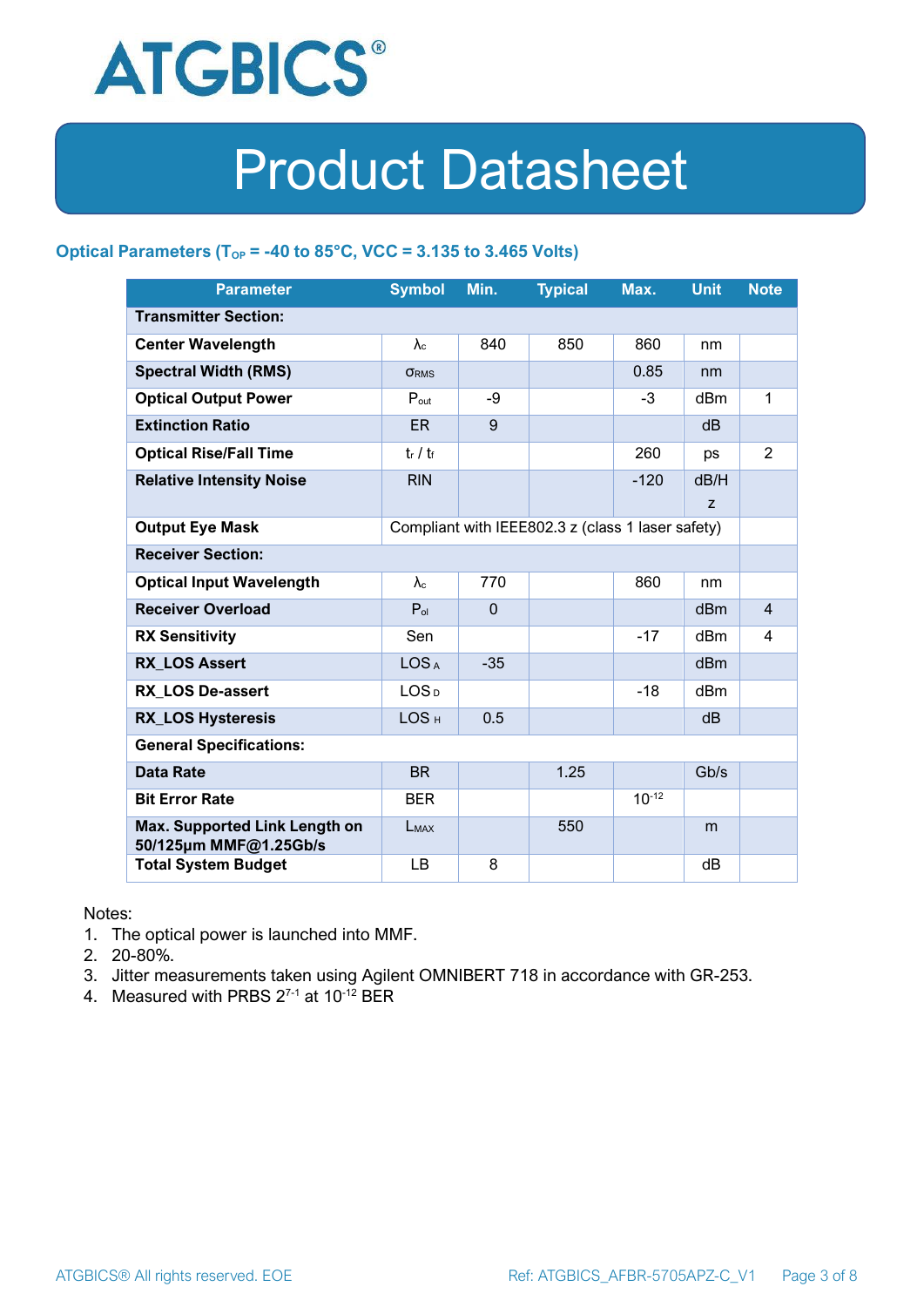

#### **Pin Assignment**

Diagram of Host Board Connector Block Pin Numbers and Name



#### **Diagram of Host Board Connector Block Pin Numbers and Names**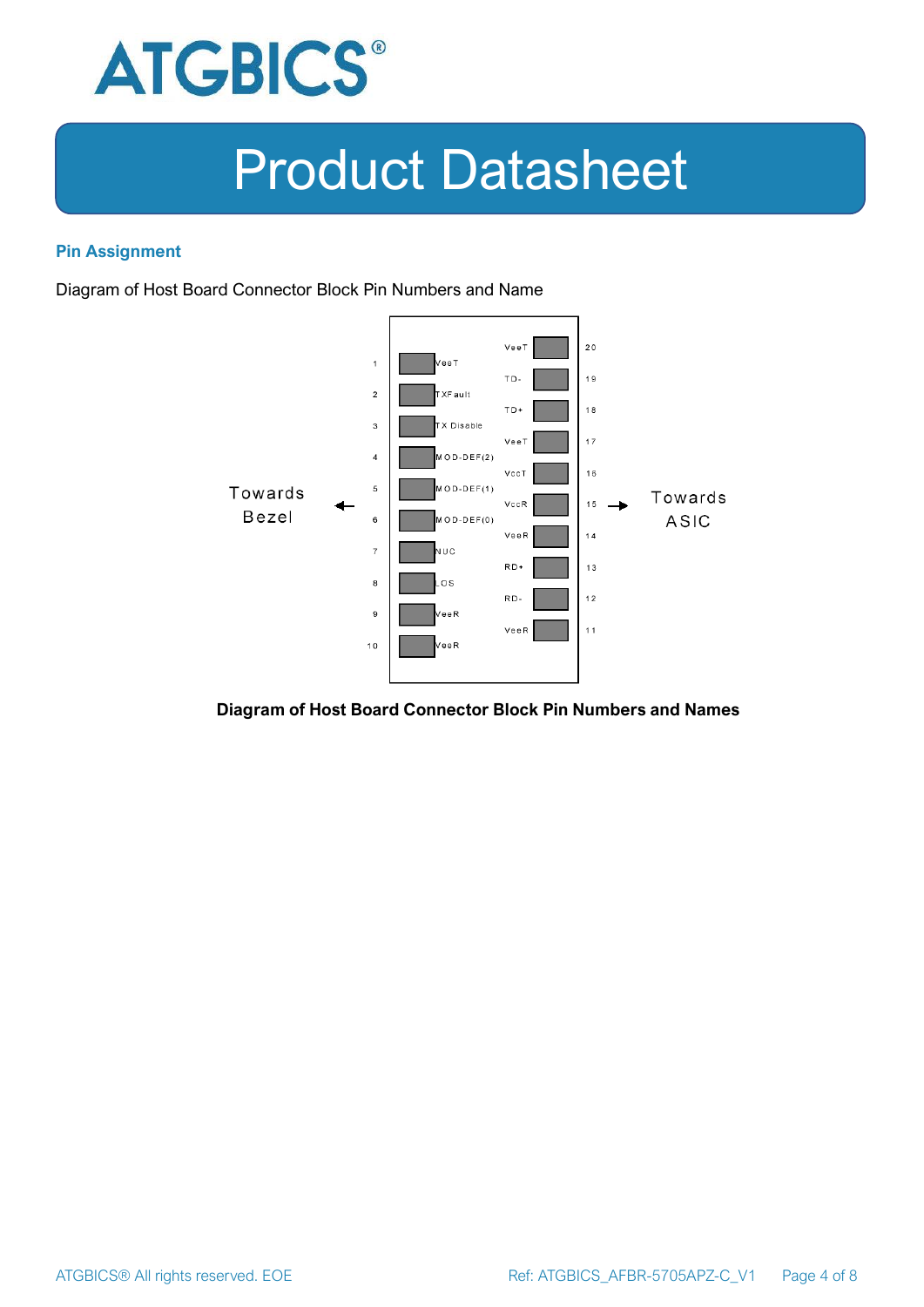

#### **Pin Function Definitions**

| <b>Pin No</b>  | <b>Name</b>        | <b>Function</b>                     | <b>Plug Seq</b> | <b>Notes</b>   |
|----------------|--------------------|-------------------------------------|-----------------|----------------|
| 1              | VeeT               | <b>Transmitter Ground</b>           | 1               | $\mathbf 1$    |
| $\mathbf 2$    | <b>TX Fault</b>    | <b>Transmitter Fault Indication</b> | 3               |                |
| 3              | <b>TX Disable</b>  | <b>Transmitter Disable</b>          | 3               | $\overline{2}$ |
| 4              | MOD-DEF2           | <b>Module Definition</b>            | $\overline{2}$  | 3              |
| 5              | MOD-DEF1           | <b>Module Definition 1</b>          | 3               | 3              |
| 6              | MOD-DEF0           | Module Definition 0                 | 3               | 3              |
| $\overline{7}$ | <b>Rate Select</b> | Not Connected                       | 3               | $\overline{4}$ |
| 8              | <b>LOS</b>         | Loss of Signal                      | 3               | 5              |
| 9              | <b>VeeR</b>        | <b>Receiver Ground</b>              | $\mathbf 1$     | $\mathbf{1}$   |
| 10             | VeeR               | Receiver Ground                     | $\mathbf{1}$    | 1              |
| 11             | <b>VeeR</b>        | <b>Receiver Ground</b>              |                 | $\mathbf{1}$   |
| 12             | RD-                | Inv. Received Data Out              | 3               | 6              |
| 13             | $RD+$              | <b>Received Data Out</b>            | 3               | 6              |
| 14             | VeeR               | <b>Receiver Ground</b>              | 3               | 1              |
| 15             | <b>VccR</b>        | <b>Receiver Power</b>               | $\overline{2}$  | $\mathbf{1}$   |
| 16             | <b>VccT</b>        | <b>Transmitter Power</b>            | $\overline{2}$  |                |
| 17             | VeeT               | <b>Transmitter Ground</b>           | $\mathbf{1}$    |                |
| 18             | TD+                | Transmit Data In                    | 3               | 6              |
| 19             | TD-                | Inv. Transmit In                    | 3               | 6              |
| 20             | VeeT               | <b>Transmitter Ground</b>           | 1               |                |

Notes:

- 1. Circuit ground is internally isolated from chassis ground.
- 2. Laser output disabled on TDIS >2.0V or open, enabled on TDIS <0.8V.
- 3. Should be pulled up with 4.7k 10 kohms on host board to a voltage between 2.0V and 3.6V. MOD\_DEF (0) pulls line low to indicate module is plugged in.
- 4. Rate select is not used
- 5. LOS is open collector output. Should be pulled up with 4.7k 10 kohms on host board to a voltage between 2.0V and 3.6V. Logic 0 indicates normal operation; logic 1 indicates loss of signal.
- 6. AC Coupled

#### **SFP Module EEPROM Information and Management**

The SFP modules implement the 2-wire serial communication protocol as defined in the SFP -8472. The serial ID information of the SFP modules can be accessed through the I2C interface at address A0h.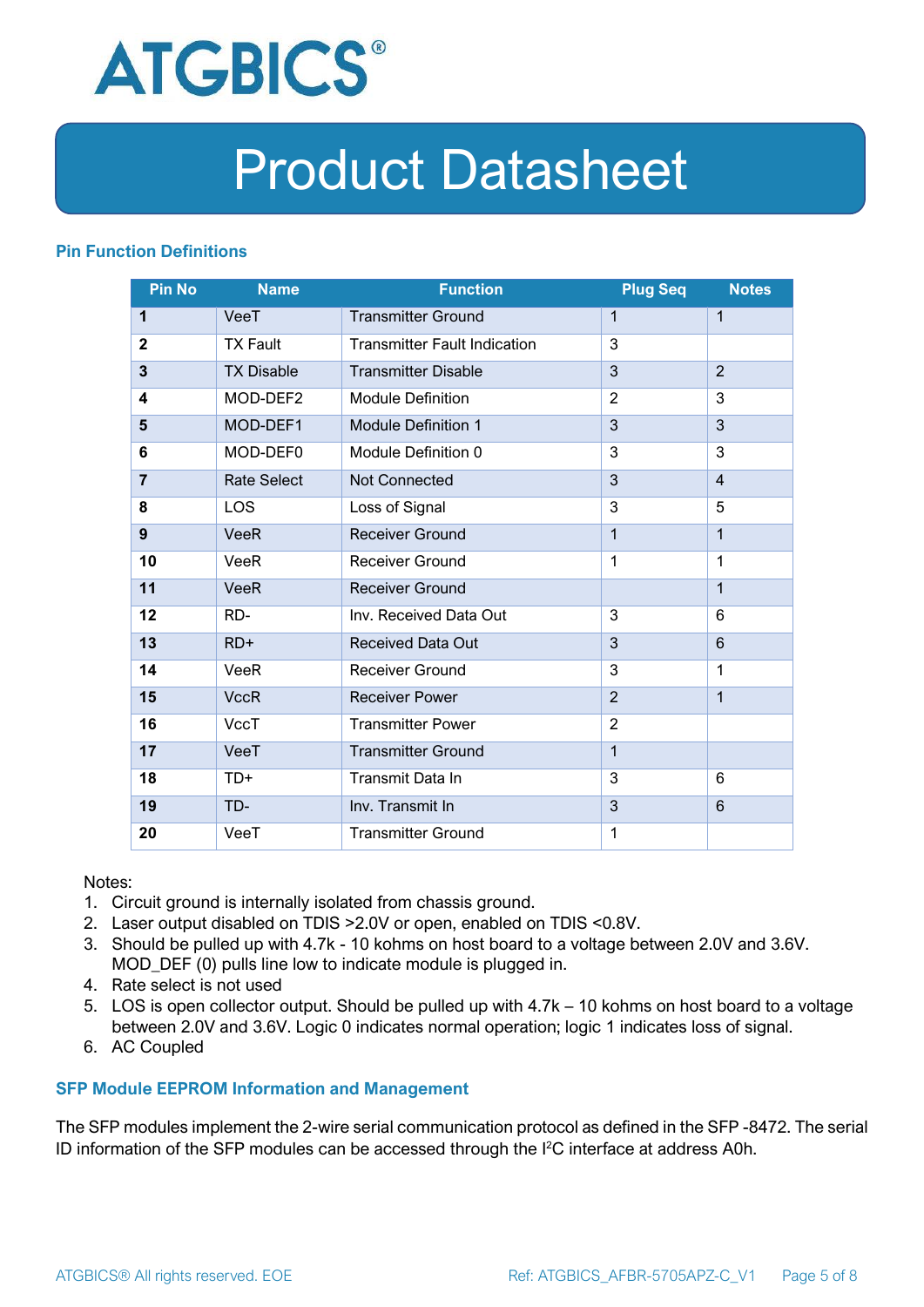

#### **EEPROM Serial ID Memory Contents (A0h)**

| <b>Data</b><br><b>Address</b> | <b>Length</b><br>(Byte) | <b>Name of</b><br>Length | <b>Description and Contents</b>                                                                                         |  |  |
|-------------------------------|-------------------------|--------------------------|-------------------------------------------------------------------------------------------------------------------------|--|--|
| <b>Base ID Fields</b>         |                         |                          |                                                                                                                         |  |  |
| $\mathbf 0$                   | 1                       | Identifier               | Type of Serial transceiver (03h=SFP)                                                                                    |  |  |
| 1                             | 1                       | Reserved                 | Extended identifier of type serial transceiver<br>(04h)                                                                 |  |  |
| $\overline{2}$                | 1                       | Connector                | Code of optical connector type (07=LC)                                                                                  |  |  |
| $3 - 10$                      | 8                       | <b>Transceiver</b>       |                                                                                                                         |  |  |
| 11                            | 1                       | Encoding                 | NRZ(03h)                                                                                                                |  |  |
| 12                            | $\mathbf{1}$            | BR, Nominal              | Nominal baud rate, unit of 100Mbps                                                                                      |  |  |
| $13 - 14$                     | $\overline{2}$          | Reserved                 | (0000h)                                                                                                                 |  |  |
| 15                            | 1                       | Length(9um)              | Link length supported for 9/125um fiber, units of<br>100 <sub>m</sub>                                                   |  |  |
| 16                            | $\mathbf 1$             | Length(50um)             | Link length supported for 50/125um fiber, units<br>of 10m                                                               |  |  |
| 17                            | $\mathbf{1}$            | Length(62.5um)           | Link length supported for 62.5/125um fiber, units<br>of 10m                                                             |  |  |
| 18                            | $\mathbf{1}$            | Length(Copper)           | Link length supported for copper, units of meters                                                                       |  |  |
| 19                            | 1                       | Reserved                 |                                                                                                                         |  |  |
| 20-35                         | 16                      | Vendor Name              | SFP vendor name: ATGBICS                                                                                                |  |  |
| 36                            | 1                       | Reserved                 |                                                                                                                         |  |  |
| 37-39                         | 3                       | Vendor OUI               | SFP transceiver vendor OUI ID                                                                                           |  |  |
| 40-55                         | 16                      | Vendor PN                | Part Number: "AFBR-5705APZ-C" (ASCII)                                                                                   |  |  |
| 56-59                         | 4                       | Vendor rev               | Revision level for part number                                                                                          |  |  |
| 60-62                         | 3                       | Reserved                 |                                                                                                                         |  |  |
| 63                            | 1                       | <b>CCID</b>              | Least significant byte of sum of data in address<br>$0 - 62$                                                            |  |  |
| <b>Extended ID Fields</b>     |                         |                          |                                                                                                                         |  |  |
| 64-65                         | 2                       | Option                   | Indicates which<br>optical SFP<br>signals<br>are<br>implemented<br>(001Ah = LOS, TX FAULT, TX DISABLE all<br>supported) |  |  |
| 66                            | $\mathbf{1}$            | BR, max                  | Upper bit rate margin, units of %                                                                                       |  |  |
| 67                            | 1                       | BR, min                  | Lower bit rate margin, units of %                                                                                       |  |  |
| 68-83                         | 16                      | Vendor SN                | Serial number (ASCII)                                                                                                   |  |  |
| 84-91                         | 8                       | Date code                | Manufacturing date code                                                                                                 |  |  |
| 92-94                         | 3                       | Reserved                 |                                                                                                                         |  |  |
| 95                            | 1                       | <b>CCEX</b>              | Check code for the<br>Fields<br>extended<br>ID<br>(addresses 64 to 94)                                                  |  |  |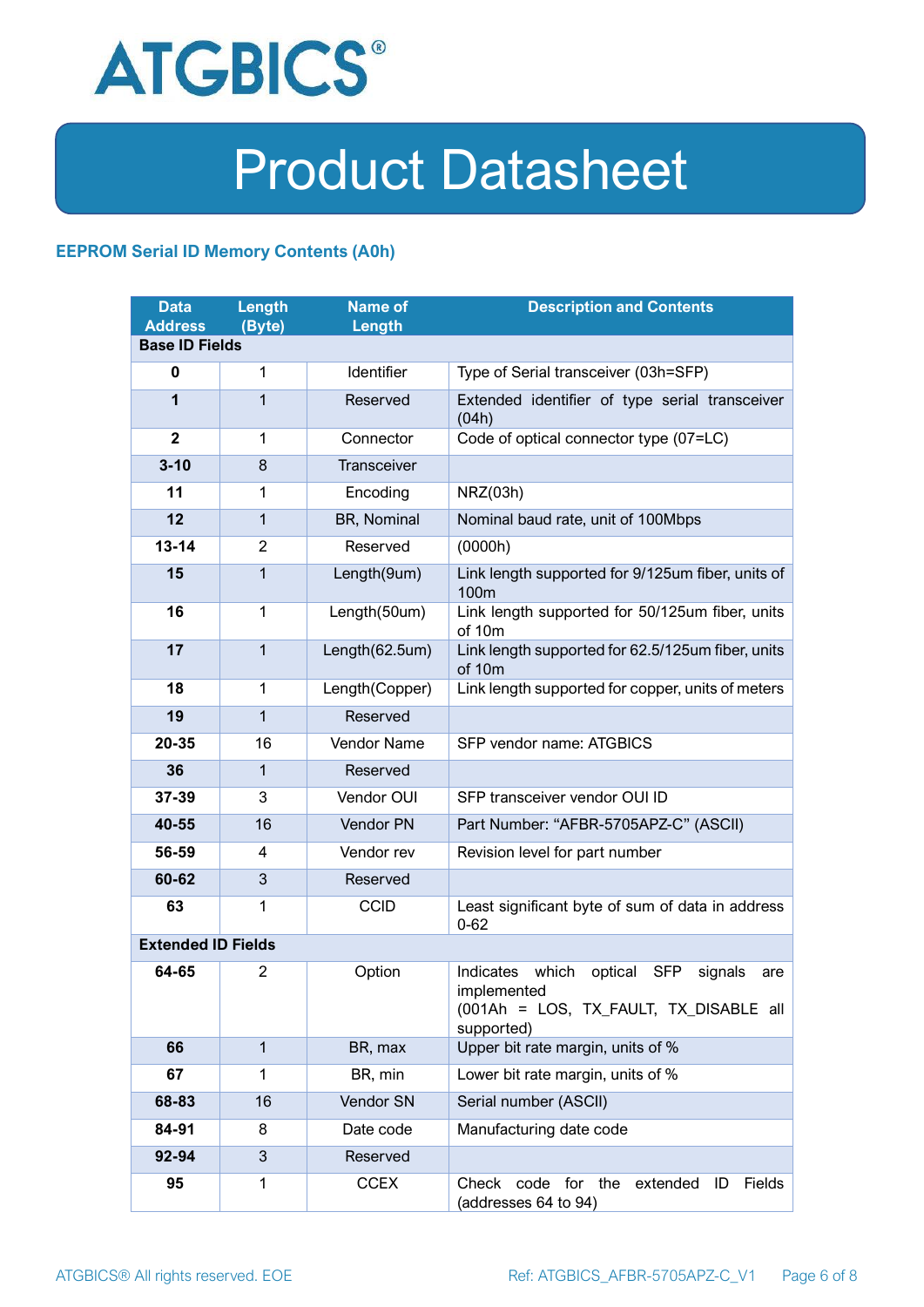

| <b>Vendor Specific ID Fields</b> |     |          |                                 |
|----------------------------------|-----|----------|---------------------------------|
| 96-127                           | 32  | Readable | Vendor specific date, read only |
| 128-255                          | 128 | Reserved | Reserved for SFF-8079           |

#### **Regulatory Compliance**

The GLX-SX-MMD-C complies with international Electromagnetic Compatibility (EMC) and international safety requirements and standards (see details in Table following).

| Electrostatic Discharge<br>(ESD) to the Electrical Pins                                      | MIL-STD-883E<br>Method 3015.7                                                   | Class 1(>1000 V)                          |  |
|----------------------------------------------------------------------------------------------|---------------------------------------------------------------------------------|-------------------------------------------|--|
| <b>Electrostatic</b><br>Discharge<br>(ESD)<br>LC<br>the<br><b>Duplex</b><br>to<br>Receptacle | IEC 61000-4-2<br><b>GR-1089-CORE</b>                                            | Compatible with standards                 |  |
| Electromagnetic<br>Interference (EMI)                                                        | FCC Part 15 Class B<br>EN55022 Class B (CISPR 22B)<br><b>VCCI Class B</b>       | Compatible with standards                 |  |
| Laser Eye Safety                                                                             | 1040.10<br>21CFR<br>and<br><b>FDA</b><br>1040.11<br>EN60950, EN (IEC) 60825-1,2 | Compatible with Class 1 laser<br>product. |  |

#### **Recommended Circuit**



#### **SFP Host Recommended Circuit**